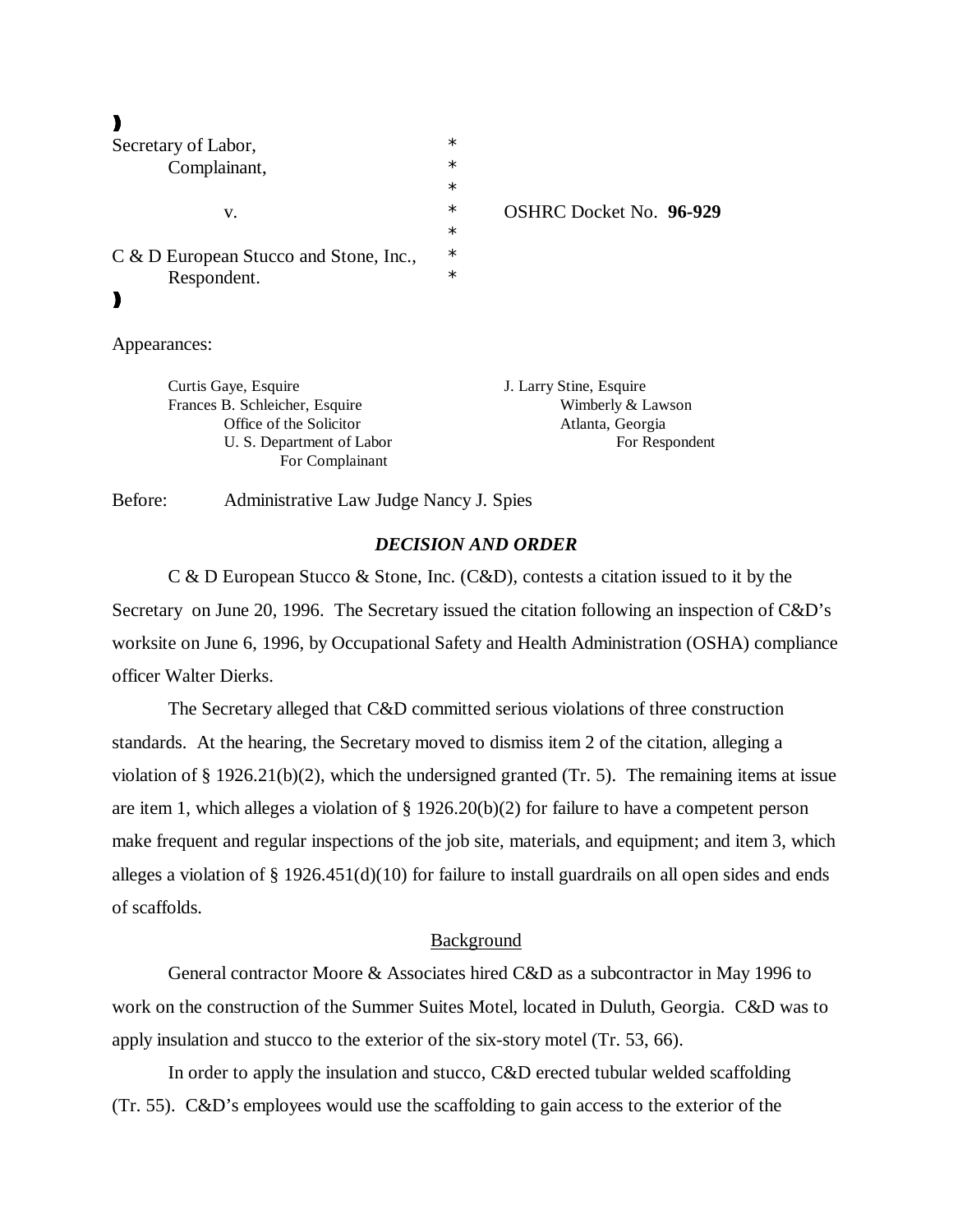building, to which they would use adhesive to attach large, flat panels of Styrofoam insulation, measuring 2 feet by 4 feet or 4 feet by 8 feet. The employees would then hang a fiberglass mesh over the surface and apply concrete or acrylic stucco with a trowel over the entire surface. C&D's employees worked on the building from the top down (Tr. 42, 57, 110).

Compliance officer Dierks arrived at the construction site at approximately 1:00 p.m., on June 6, 1996, on a referral made by OSHA's Area Director. Dierks met with William Woods, the general superintendent for Moore & Associates, who accompanied Dierks on a walkaround inspection of C&D's scaffolding (Tr. 9, 72). At the time of the inspection, C&D employees were working on scaffolds on the northern and eastern sides of the building (Tr. 9, 13, 55). Dierks attempted to speak with some C&D employees, who either did not understand him or were ignoring him (Tr. 28).

## The Alleged Violations

Item 1 alleges that C&D violated § 1926.20(b)(2) by failing to have a competent person inspect the scaffolding. Because the basis of this allegation is that the alleged inadequency of the scaffolding would not have been countenanced by a competent person, the condition of the scaffolding (item 3) will be addressed first.

Item 3: Alleged Serious Violation of § 19126.451(d)(10)

Section 1926.45(d)(10) provides:

Guardrails made of lumber, not less than 2x4 inches (or other material providing equivalent protection), and approximately 42 inches high, with a midrail of 1x6 inch lumber (or other material providing equivalent protection) and toeboards, shall be installed at open sides and ends on all scaffolds more than 10 feet above the ground or floor. Toeboards shall be a minimum of 4 inches in height. Wire mesh shall be installed in accordance with paragraph (a)(6) of this section.

The Secretary has the burden of proving this violation.

In order to establish a violation of an occupational safety or health standard, the Secretary has the burden of proving: (a) the applicability of the cited standard, (b) the employer's noncompliance with the standard's terms, (c) employee access to the violative conditions, and (d) the employer's actual or constructive knowledge of the violation (*i.e.,*the employer either knew or, with the exercise of reasonable diligence could have known, of the violative conditions).

*Atlantic Battery Co.,* 16 BNA OSHC 2131, 2138 (No. 90-1747, 1994).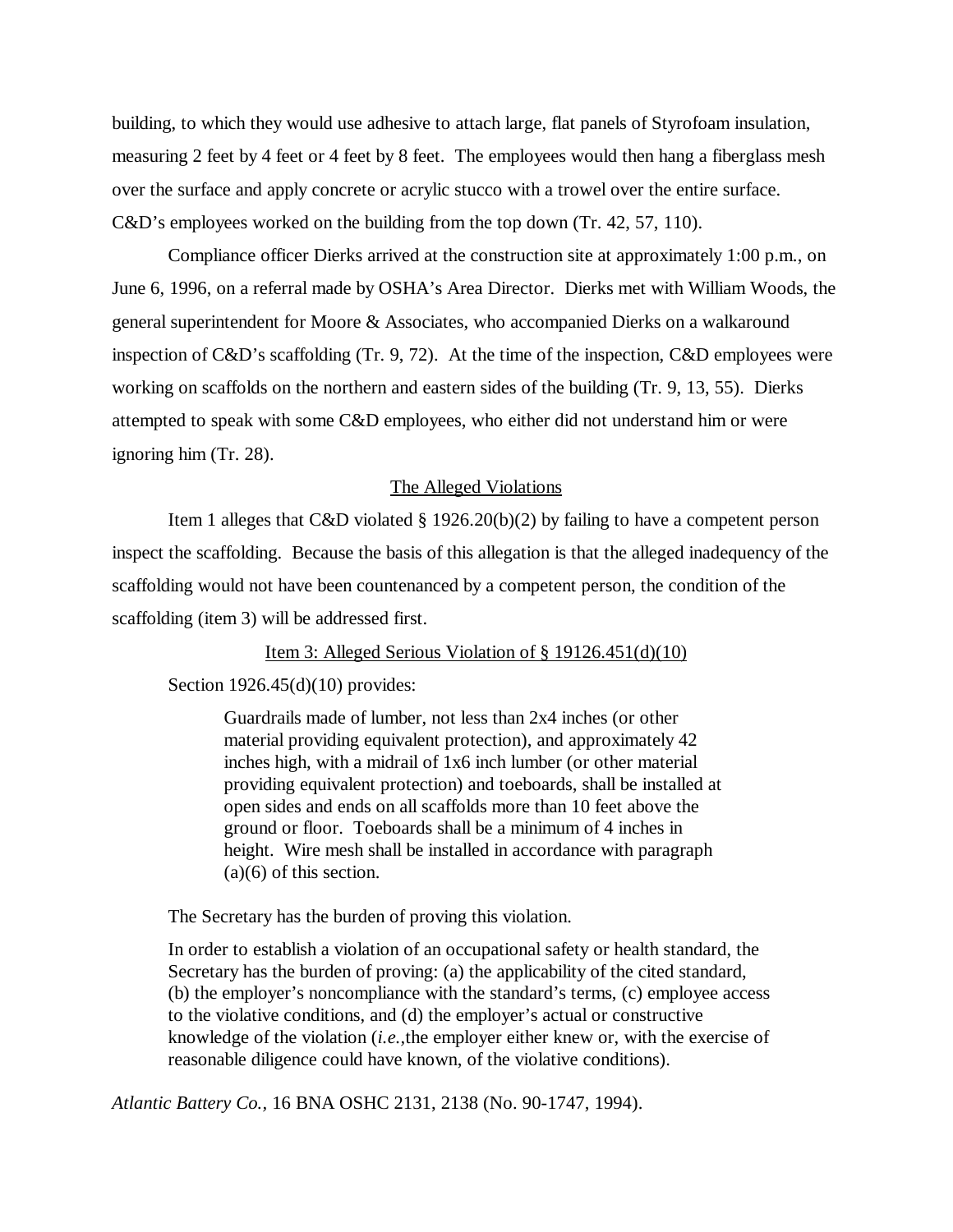It is undisputed that the § 1926.451 (scaffolding) standard applied to C&D's scaffolding. The Secretary alleges that C&D's scaffolding was not in compliance with the terms of § 1926.451(d)(10) because it failed to have guardrails on its scaffolding. C&D contends that compliance officer Dierks was mistaken in his testimony, and that its scaffolding was in compliance with § 1926.451(d)(10).

#### Dierks's Testimony

Dierks testified that C&D's employees were working on two metal boards that were placed across the interior of the scaffolding on the northern and eastern sides of the building (Tr. 38, 41). Dierks stated that the scaffolding structure was erected 6 to 8 inches away from the side of the building where insulation and stucco were being installed. He said that the employees reached through the scaffolding to apply the materials to the exterior of the wall (Tr. 39, 49). Dierks testified that there were no outriggers or brackets on the north side (Tr. 40). Dierks contended that there were no guardrails behind the employees as they stood working on the two metal boards (Tr. 41).

Dierks conceded that no guardrails were required on levels of the scaffolding where employees were not working, and that C&D would have been in compliance if its employees had been working off of brackets or outriggers with the building wall in front of them and a guardrail behind (Tr. 42). Dierks testified that he had videotaped C&D's scaffolding, but that the last time he attempted to view the tape, "it didn't work. There was nothing on the tape" (Tr. 37).

## Testimony of Daniel and Constantin Moraru

Constantin Moraru is the president of C&D (Tr. 87). His brother, Daniel Moraru, is the vice-president and secretary of C&D (Tr. 52). Neither of them was at the worksite the time of Dierks's inspection.

Both Moraru brothers testified that their employees only worked on the area outside the scaffolding structure that was supported by brackets or outriggers (Tr. 58, 134). Thus, they worked on the area with guardrails behind them and the building exterior in front of them (Tr. 133). Constantin Moraru stated that, other than when C&D's employees were erecting the scaffold, they did not work on the inside of the scaffolding.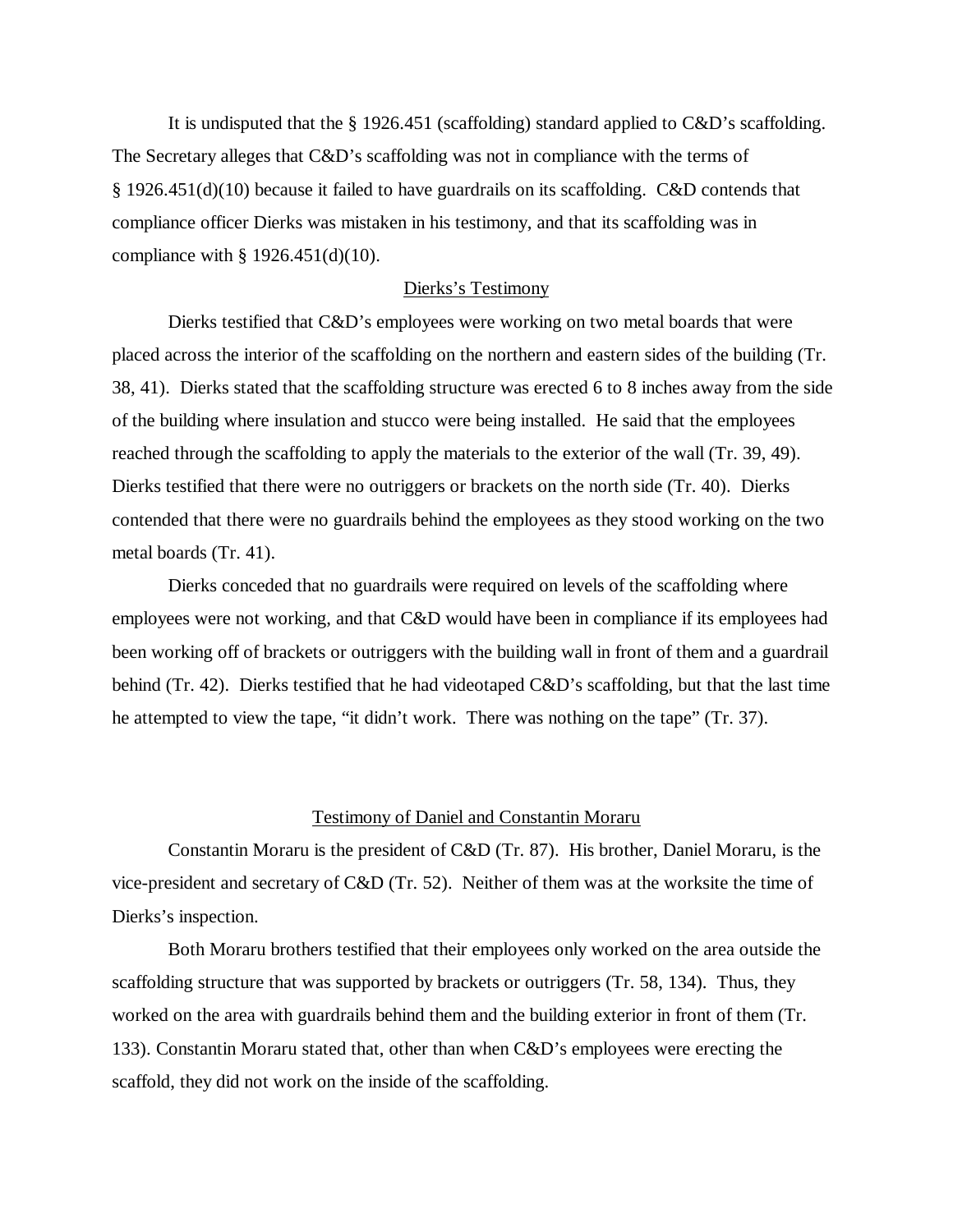Constantin Moraru was at the site in the morning and the afternoon of Dierks's inspection (Tr. 88). When Moraru was on the site in the morning, he observed guardrails erected behind the outriggers or brackets where the C&D employees were working. C&D employees were engaged in dismantling other areas of the scaffolding (Exh. J-1; Tr. 123-125).

## Woods's Testimony

The Secretary discounts the testimony of the Moraru brothers because neither of them was on the site during Dierks's inspection. Therefore, they cannot refute Dierks's testimony regarding what he observed. Woods accompanied Dierks on his walk-around inspection. Woods corroborates Dierks's testimony that there were no guardrails on the back of the main scaffolding frame (Tr. 75-76). However, Woods testified that C&D's employees were not working from the main scaffolding frame. Rather, they were working from the brackets, which Woods referred to as "toe board hangers," with cross-bracing behind them (Tr. 82-84). Unlike the Moraru brothers, Woods, a disinterested third party, was with Dierks at the time of his inspection. His testimony casts doubt on the reliability of Dierks's observations.

As C&D points out in its brief, if its employees were attempting to perform their work in the manner attested to by Dierks, it would be with great difficulty  $(C&D's$  Brief, pp. 9-10):

> The employees would be working on a 20-inch wide platform on the interior of scaffolding, reaching past the vertical and horizontal supports of the scaffolding as well as the cross-bracing and guardrails Dierks admitted were there to maneuver 2' by 4' or 4 by 8' sheets of Styrofoam insulation into place where they could be affixed to the building's exterior with adhesive. The sheets of insulation would have to be tilted sideways to fit through the openings, then rotated within the 6 to 8 inches of open space between the scaffolding and the building wall to be positioned on the adhesive. When it came time to apply the stucco, the scaffolding would hamper the trowel movements, in all likelihood producing an uneven finish. . . .

In contrast, by using the brackets or outriggers in the manner testified to by both Constantin and Daniel Moraru, the employees have unobstructed access to the building surface upon which they are working. The 20-inch wide workspace supported by brackets permits the employees to work on the entire surface of the building exterior without having to work around scaffolding supports. The insulation sheets, stacked behind the guardrail on the interior of the scaffolding, can be moved into position without requiring the workers to reach around posts. The unobstructed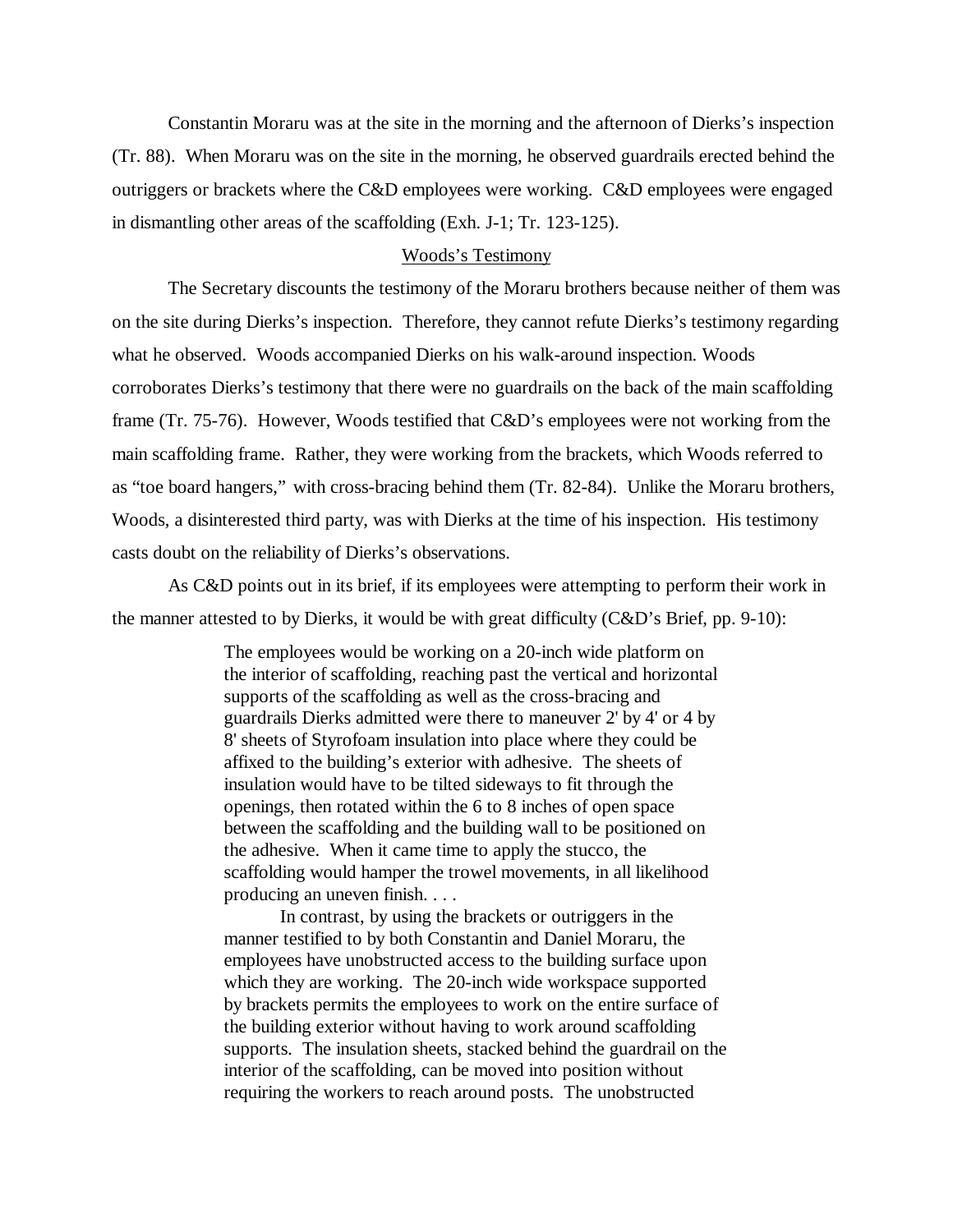access to the building surface permits the even application of stucco or effus.

The testimony of the Moraru brothers regarding their work practices, along with Woods's eyewitness testimony regarding Dierks's walkaround inspection is deemed more credible than Dierks's observations. Dierks may not have been as familiar with the stucco process as were the other witnesses. Dierks apparently focused on the outside edge, which was without the guardrails, not on the area from which the employees actually worked. The Secretary's case is hampered by the absence of photographic or videotaped evidence that shows the configuration of the scaffolding and the location of the employees.

The Secretary has failed to establish that C&D did not guard the area of the scaffolding where employees were working. There was no employee exposure on the main part of the scaffolding, which was without guardrails but from which the employees did not work. C&D provided guardrails on the backs of the outriggers where its employees were working. Item 3 is vacated.

#### Item 1: Alleged Serious Violation of § 1926.20(b)(2)

## Section 1926.20(b)(2) provides:

Such programs shall provide for frequent and regular inspections of the job sites, materials, and equipment to be made by competent persons designated by the employers.

The Secretary's evidence on this issue rests primarily on Dierks's belief that if the scaffolding was in violation of OSHA standards, no competent person could have inspected it. The Secretary also presented Woods's testimony that he had not seen Daniel or Constantin Moraru at the worksite during the week of the inspection (Tr. 77).

Constantin Moraru testified that he was C&D's competent person within the meaning of the standard and that he had visited the site twice the day of the inspection and had inspected the scaffolding (Tr. 88, 107). Woods admitted that Constantin Moraru could have come to the site without his knowledge (Tr. 80-81).

The Secretary has failed to establish a violation of  $\S 1926.20(b)(2)$ . C&D's designated competent person testified without contradiction that he made frequent and regular inspections of the worksite. In addition, the Secretary failed to prove its supporting theory for the violation, *i.e.*, that the scaffolding was inadequate. Item 1 is vacated.